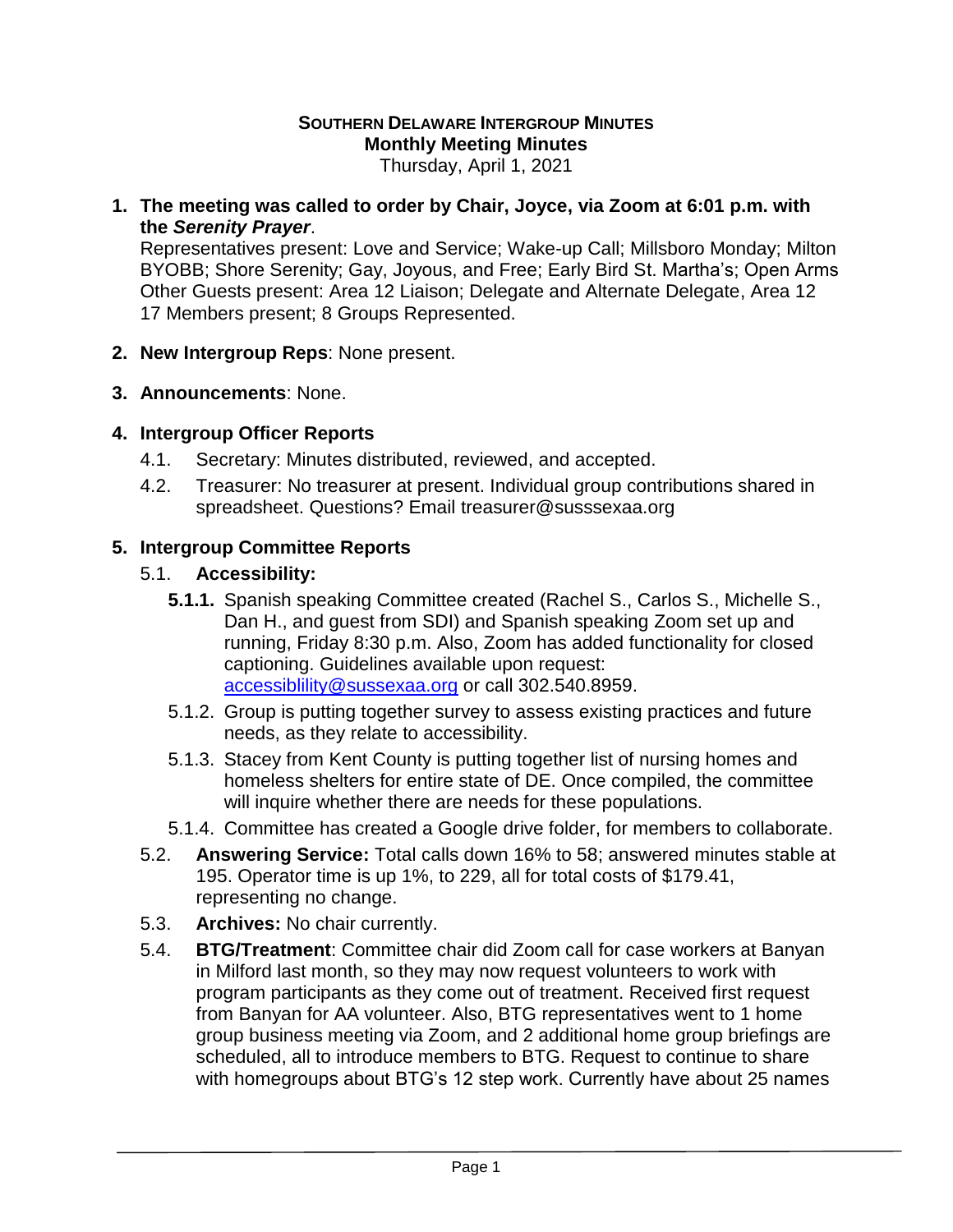volunteers willing to work with program participants and seeking additional names. For more information, contact btg@sussexaa.org.

- 5.5. **Corrections**: No representative; need new chair.
- 5.6. **Crest**: No representative present. Report Committee has gained permission to bring Grapevines to places of need.
- 5.7. **CPC**: Rachel reports CPC is seeking members from SD homegroups to work with professional groups. Volunteers or questions: cpc@sussexaa.org.
- 5.8. **Liaison Area 12**: Area 12 Liaison, Danielle, introduced Area 12 Delegate Terry and Alternate Delegate Sally.
	- 5.8.1. Guest alt-delegate reviews upcoming Assembly, April 10, entitled "AA in a Time of Change." The assembly will review issues and concerns that have arisen recently among groups, e.g., Literature Committee will address calls for revising the Big Book; request for a  $5<sup>th</sup>$  edition; new translation; and more. Other issues include how best to harness technology to get the message to people in treatment. Overall, 7 committees will address 1-2 actionable items each. The Assembly is a special pre-conference session, intended to surface and come to consensus on the concerns of individual members and groups in the SDI and throughout DE. All members are welcome to attend and express their concerns and opinions.
	- 5.8.2. Alt-Delegate also announces Area 12 Convention will convene in Rehoboth on April 22-24, 2022, for the first time in 7 years. Committee has been assigned and program chairs designated, and they are looking for volunteers for several roles.
- 5.9. **Literature**: Need new chair. For all requests contact [literature@sussexaa.org.](mailto:literature@sussexaa.org.)
- 5.10. **PI**: Co-chair Stacey reports completion of spreadsheet of all locations of literature, and requests this be distributed with minutes, so changes or additions can be identified. Additionally, Committee created a QR code refrigerator magnet with a link to all meetings, both virtual and in person. Questions and comments: to pi@sussexaa.org,
- 5.11. **Special Events**: Committee chair not present. Joyce reports planning for September 18 Bash at the Beach is proceeding on track. Tickets will be available online in June.
- 5.12. **Website/Tech**: Still seeing lots of use of webpage with 2140 unique visitors, over 6000 visits, and 16,000 page views. In most recent month for which data are available, 119 emails wee received about half from newcomers seeking help. Chair reiterates there are fixed costs to maintaining this website, on the order of \$500, but labor has been pro bono by Viv. Committee will be making a budget request for this element in the coming budget cycle.
- **6. Old Business**: It is likely a new Treasurer is imminent.
- **7. New Business**: None.
- **8. Close**: Meeting Adjourned at 6:41 p.m. with recital of *Responsibility Declaration.*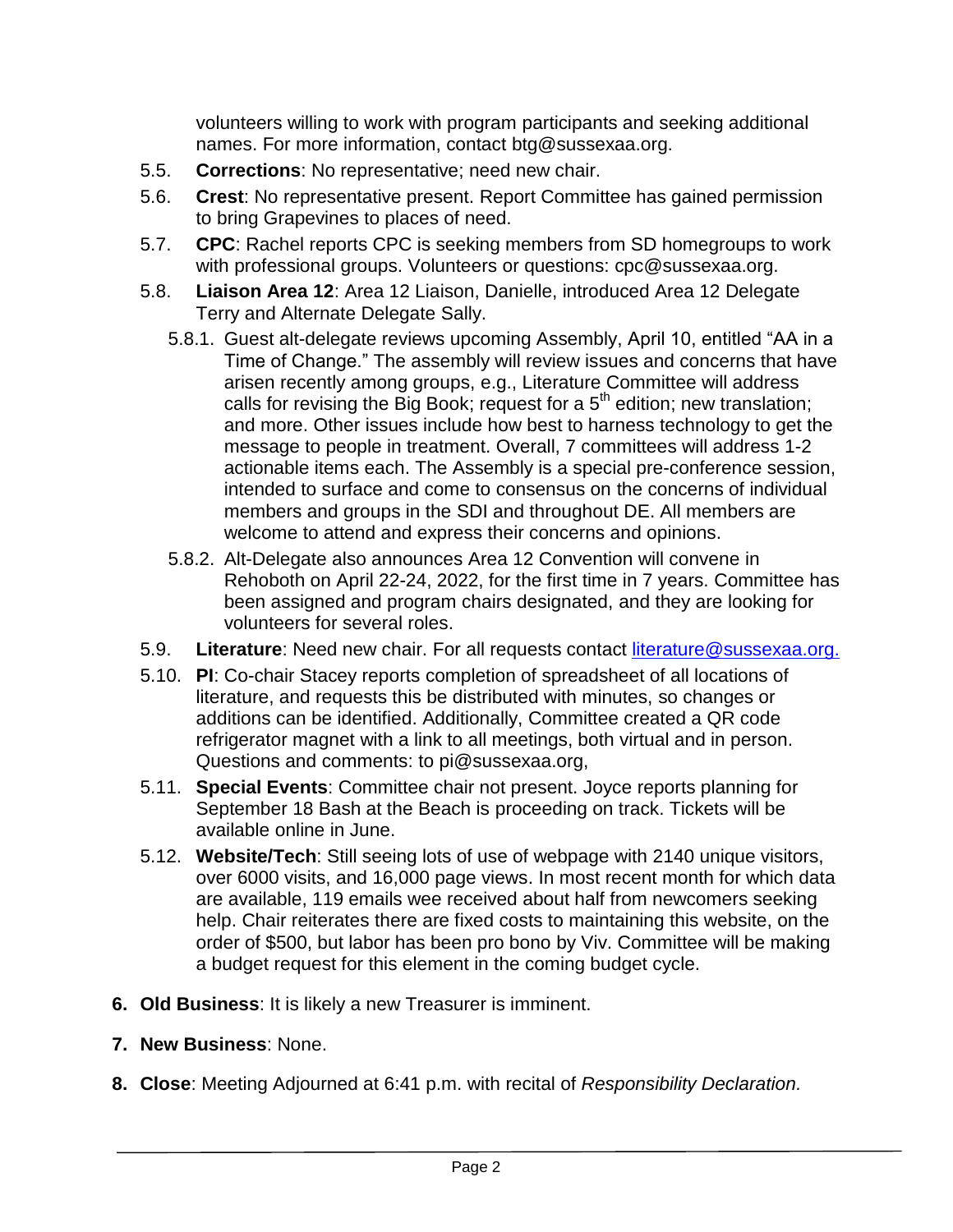Next Scheduled Meeting: **Thursday, May 6, 2021 at 6 p.m.**

Minutes respectfully submitted by Allison R., SDI Secretary Southern Delaware Intergroup of Alcoholics Anonymous P. O. Box 1080, Millsboro, DE 19966 www.sussexaa.org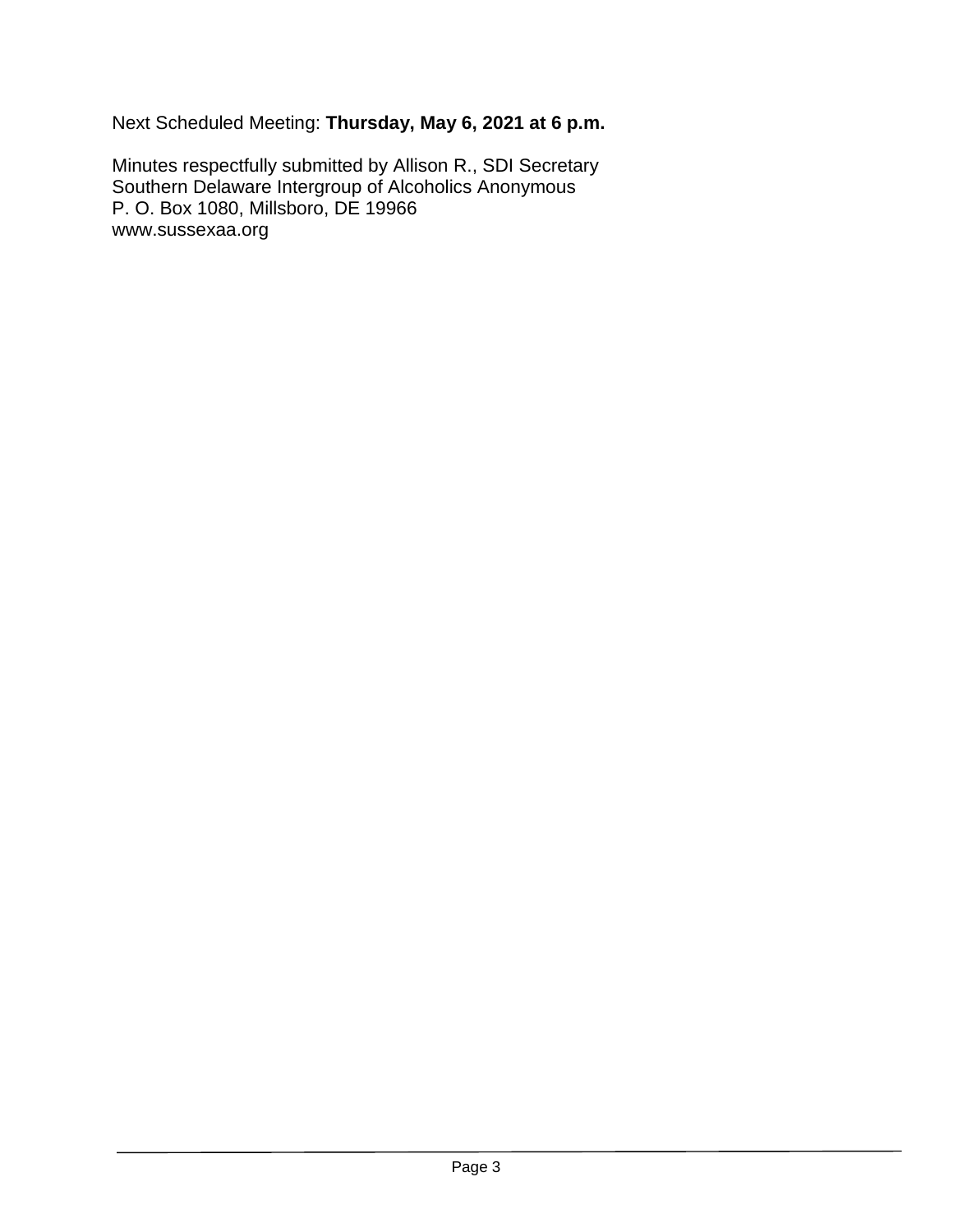#### **Southern Delaware Intergroup (SDI) of Alcoholics Anonymous Website/Tech Committee Report for the month of March 2021**

- **1. The Committee did not meet in April.** Written report follows.
- **2. Statistics.**

| Month                | <b>Unique</b><br><b>Visitors</b> | # of Visits | <b>Pageviews</b> |
|----------------------|----------------------------------|-------------|------------------|
| March 2021           | 2,140                            | 6,190       | 16,027           |
| February 2021        | 1,944                            | 5,466       | 14,882           |
| January 12 - 31 2021 | 1,429                            | 3,885       | 10,876           |

3. **Meetings.** There are **139 published meetings** in the database. Changes made this month include changing status for Sat Love & Service from online to a hybrid meeting, Monday New Beginning Step reopened in person outside, changed status for Bethany Beach Speakers at St Ann's from suspended to open indoors, add new Spanish speaking online meeting (Friday night) and updated Wed Bethany Beach Step from suspended to reopened indoors.

There are five (5) status categories of meetings.

- 1. **Online**. There are **51 published online meetings**. These meetings are all marked with a **green online meeting** tag with clickable meeting links and phone numbers. These meetings can be easily found with a link provided on the meeting page, as well as in the menu bar.
- 2. **Hybrid**. There **is one (1) hybrid Zoom meeting**. The Love & Service group (Saturday at 8am) reopened with published restrictions and is also meeting online at the same time.
- 3. **Outdoor**. There **is one (1) outdoor meeting**. This meeting has the tag /outdoors after the name. Outdoor meetings can be easily found with a link provided on the meeting page, as well as in the menu bar.
- 4. **Suspended.** There are a total of **41 meetings that have been marked temporarily suspended**. These meetings all have SUSPENDED with the prefix in the name and are marked with a **red temporary closure** tag with the color is faded out.
- 5. **Reopened or indoor that we know of.** We have been notified of a total of **45** meetings that are meeting inside**.**
- 4. **Email.** support@sussexaa.org fielded 119 emails in March. The bulk of emails were divided between changes to meetings and newcomers seeking help.
- **5. Website**.
	- Added dropdown on menu bar for meetings to include hybrid and outdoor meetings.
- 6. **March News**. Did not publish.